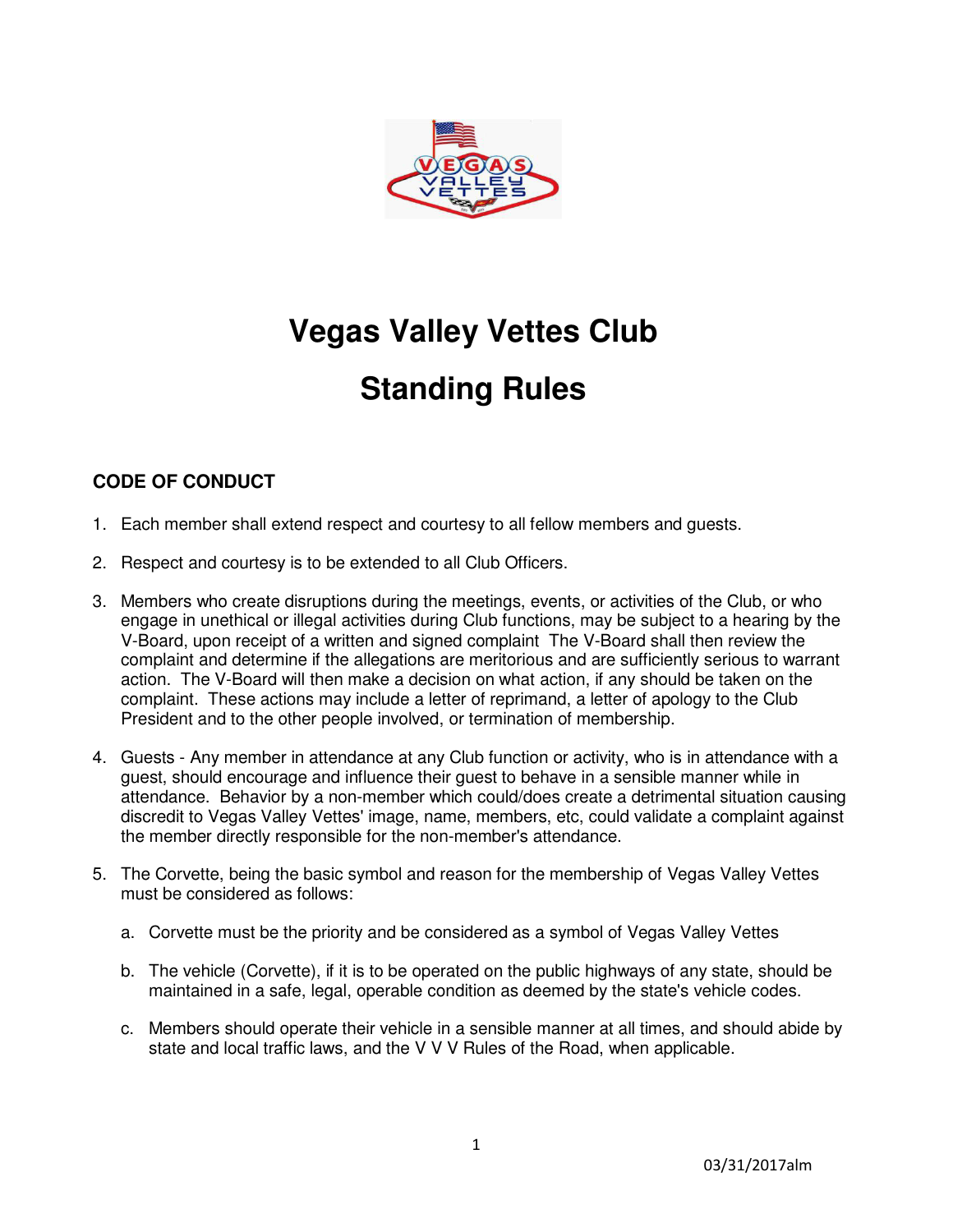## **ELECTION/VOTING PROCEDURES**

## **ELECTION OF OFFICERS**

- 1. The annual election of Officers will be held at the regular Club meeting each November, under the supervision of the Vice President. Officers to be elected are: President, Vice President, Secretary, Treasurer, and two (2) or three (3) Trustees (based on whether or not the previous President serves as one of the Trustees in the following year).
- 2. The Nominating Committee will consist of Sergeant of Arms, who will be the Chairperson, and three (3) trustees. They will meet in September. They will contact members who agree to have their name put on the ballot for Elected Officers of VVV. The Committee will present the slate at October regular Club meeting.
- 3. Additional nominations will be accepted from the floor at the October Club meeting.
- 4. Nominees may address the members at the October Club meeting, if desired.
- 5. Nominations will be closed at the end of October Club meeting.
- 6. Voting for each office will be by secret ballot. The Vice President will appoint three (3) Club members, (the Audit Committee) who are not nominated, to tally the ballots following the close of voting. The results of this election will be submitted to the President and Vice President immediately after the tally is completed at the November meeting, and will be announced by the Vice President. The newly elected Officers' terms will begin January 1 of the following year. The actual ballot count will not be revealed by the Audit Committee to any Officer or member. The candidate receiving the majority of the votes cast for each office is the Elected Officer. In the event of a tie, a second vote shall be taken, unless all parties nominated concede except one. In the event of a second tie, that office shall be decided by high card draw of the tied candidates.
- 7. The Sergeant of Arms will maintain control of the actual ballots until the next Club meeting in January, pending any challenges to the results. If there are challenges, the ballots will be kept until the challenges are resolved. If there are no challenges, the ballots will be destroyed by the Audit Committee at the January Club meeting.
- 8. There are no absentee ballots. Members must be present at the November Club meeting to vote for officers.

#### **GENERAL VOTING**

- 1. Each V V V member shall be entitled to one vote on each matter being voted on at a general meeting.
- 2. The President or Presiding Officer is required to ask if members prefer an open vote or secret ballot before a vote is taken. This vote is open and a majority rules.
- 3. In an open vote the President or Presiding Officer determines whether the matter passes or is defeated. In a secret ballot, the ballots will be counted following the vote. The President will announce the results.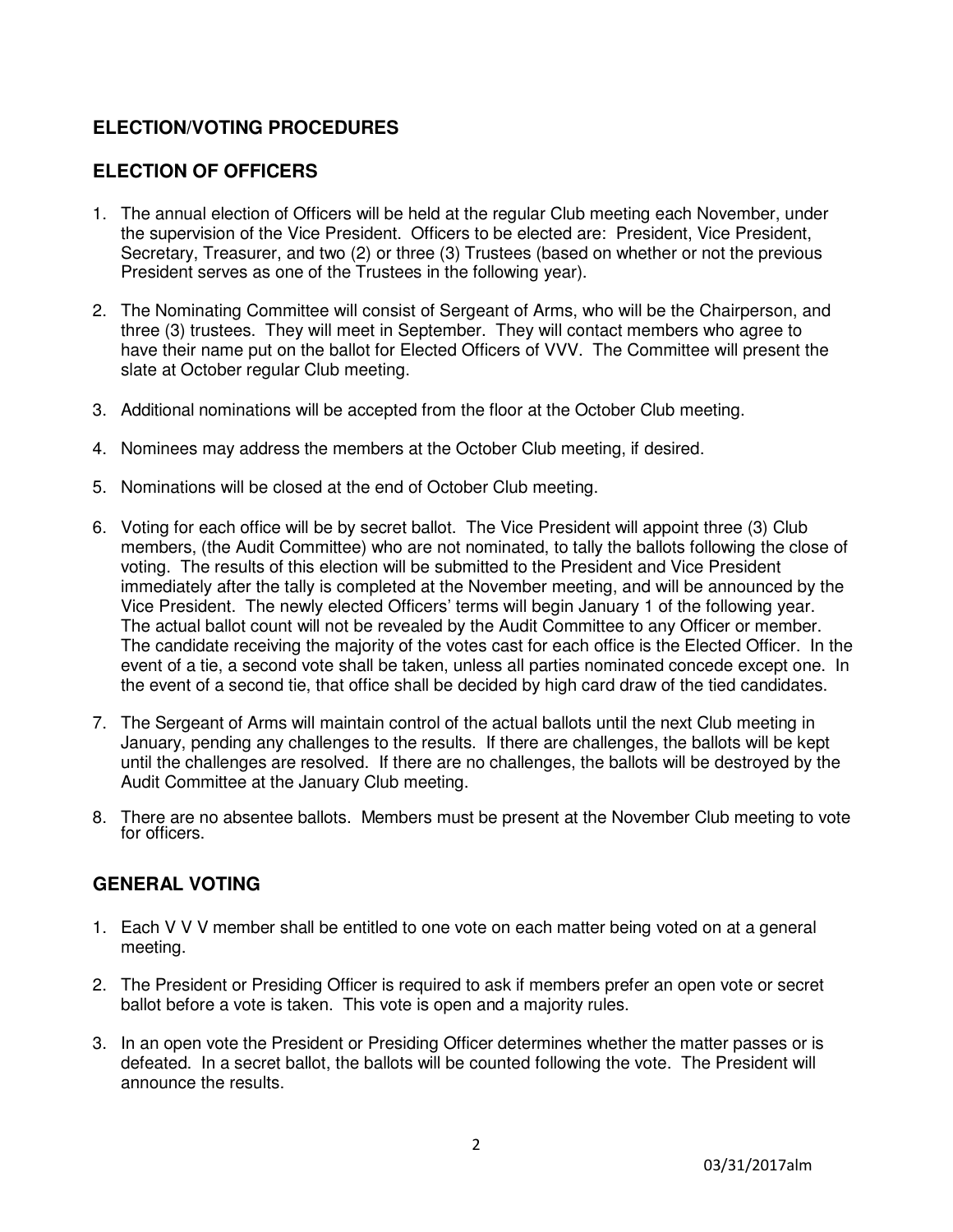#### **CLUB PROPERTY**

The Vice President is in charge of all Club property and will maintain an inventory of the location of all Club property.

#### **DUES/ASSESSMENTS**

Vegas Valley Vettes requires the payment of dues and of assessments. Each member must pay an assessment annually to cover the cost of Club liability insurance, website maintenance, business license fees, and any other expenses necessary to the efficient running of the Club. The membership assessments will be collected by the Membership Chairperson no later than December 31<sup>st</sup> for the following year. Late charge will be assessed if dues not received by December 31st.

#### **RECOGNITIONS AND RESPONSIBILITIES**

- 1. The Membership Chairperson maintains a current, confidential list of members, along with dates for wedding anniversaries and birthdays.
- 2. The Rainbow Chairperson will be given a current membership list. For birthdays, the member's name is noted at the monthly Club meeting. In addition, for the 75th birthday and every five (5) years after, a card and a cake or other appropriate refreshment will be provided by the Club at the Club meeting.
- 3. For anniversaries, the members' names are noted at the monthly Club meeting. In addition, for the 25th and 50th wedding anniversaries, a card and a cake or other appropriate refreshment will be provided by the Club at the Club meeting.
- 4. The Rainbow Chairperson will send an appropriate card from the Club to the member's home in cases of illness or death. No flowers will be sent.
- 5. The Communication Chairperson and President will also determine from the family if visitations are appropriate and communicate this to the membership via e-mail.

#### **WEBSITE**

- 1. The Webmaster is responsible for maintaining the Club website at "www.vegasvalleyvettes.net".
- 2. The website will include a calendar and list of upcoming Club events and other Corvette-related events in the region, based upon input from Club members. It will also include announcements related to the Club, sponsor pages, and a copy of the By-Laws and Standing Rules.
- 3. The website will include pictures provided by Club members taken at Club events or other Corvette-related events attended by Club members. These should be provided electronically to the Webmaster. Not all pictures will be posted due to website performance issues.
- 4. The Webmaster will also post ads provided by Club members of Corvettes or Corvette-related items currently for sale. This information will be provided by the Club member requesting the ad. Members submitting ads must provide an "expiration date" (no more than 90 days) so that ads may be taken off the website in a timely manner. Members should also notify the Webmaster if a car or item is sold or is no longer available for sale during the ad period.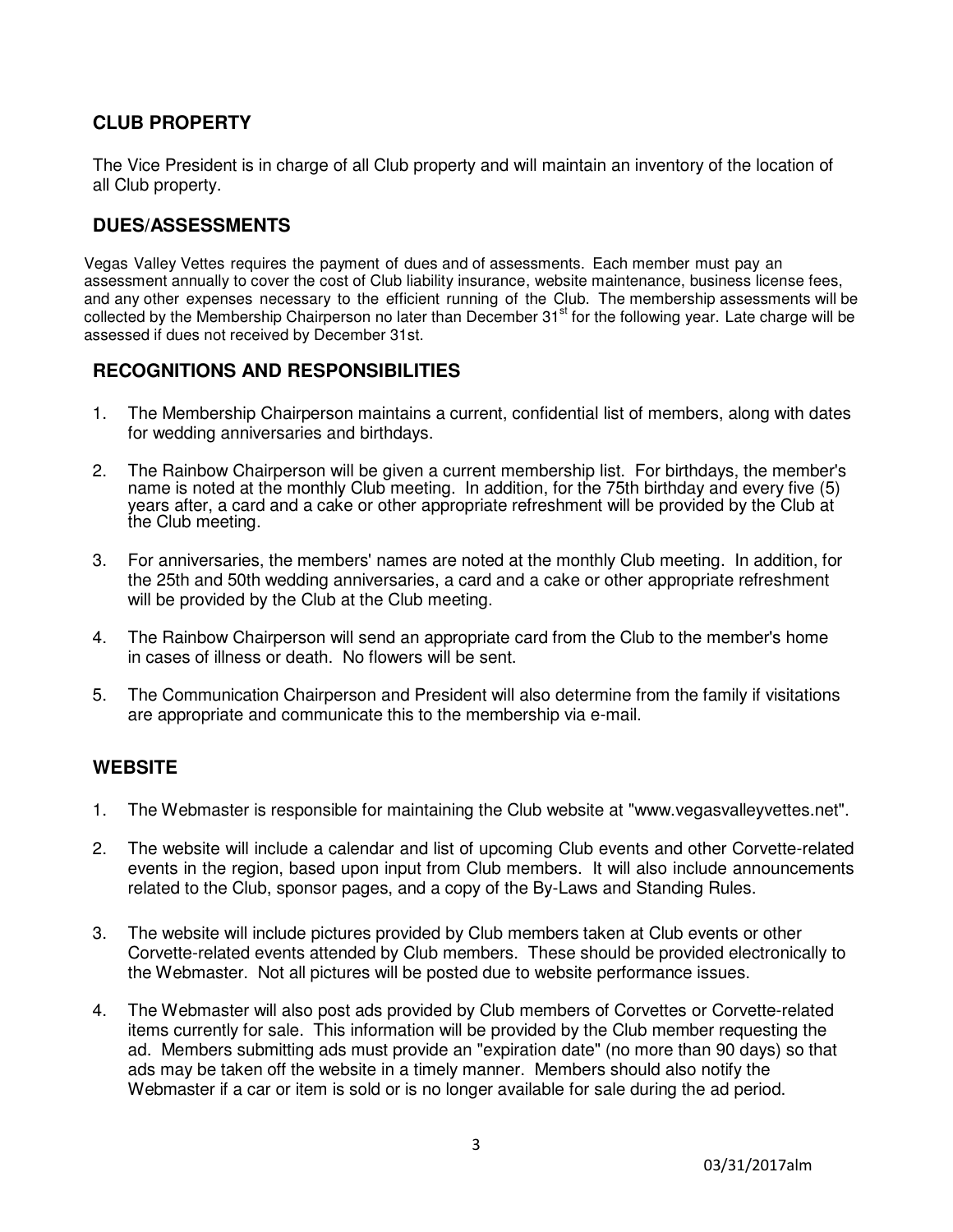5. The Webmaster shall create and maintain a manual so that the website can be operated and maintained in the future.

## **NEW MEMBER PACKAGE**

New members pay \$25 upon acceptance of their application for membership. This payment includes the insurance/website/business license escrow assessment. Each new member receives a "New Member Package", coordinated by the Membership Chairperson, containing the following:

- Club T-shirt
- Name tag
- Copies of V V V Bylaws and Standing Rules

New members applying for membership during the last quarter of each year (October - December) will be considered members from time of approval/payment until December of the following year.

#### **EVENT PROCEDURES**

#### **ALL EVENTS:**

- 1. Event Leader shall be responsible for determining the nature of the event and all details so that the event runs smoothly and safely.
- 2. Event Leader shall contact the Events Coordinator to determine if the event is appropriate for the Club, and to make sure the date and time do not conflict with another event. In case of questions, the Events Coordinator will present the issue to the V-Board for a decision.
- 3. Events Coordinator shall provide assistance to the Event Leader on the planning of the event; however, the Events Coordinator is **NOT** responsible for the actual event planning and execution.
- 4. Make sure that the event is publicized to the membership. This publicity should include:
	- a. When possible, a flyer should be available to hand out at Club meetings. This flyer should be personally given or electronically sent to the Webmaster for posting on the website. The flyer should include all details on the event, including a description of the event, time, date, whether a caravan is involved, cost, if any overnight is involved, and a contact name, number, and e-mail.
	- b. A draft e-mail to be given to the Communications Chairperson for e-mailing to all Club members. If the original e-mail is sufficiently prior to the event, the event leader should consider requesting a second e-mail be sent out to Club members.
	- c. An announcement by the Event Leader during each Club meeting prior to the event, giving the details of the event and welcoming all members to participate.
- 5. The Event Leader should speak at the Club meeting following the event, letting all members know how the event went, and give a financial report if appropriate.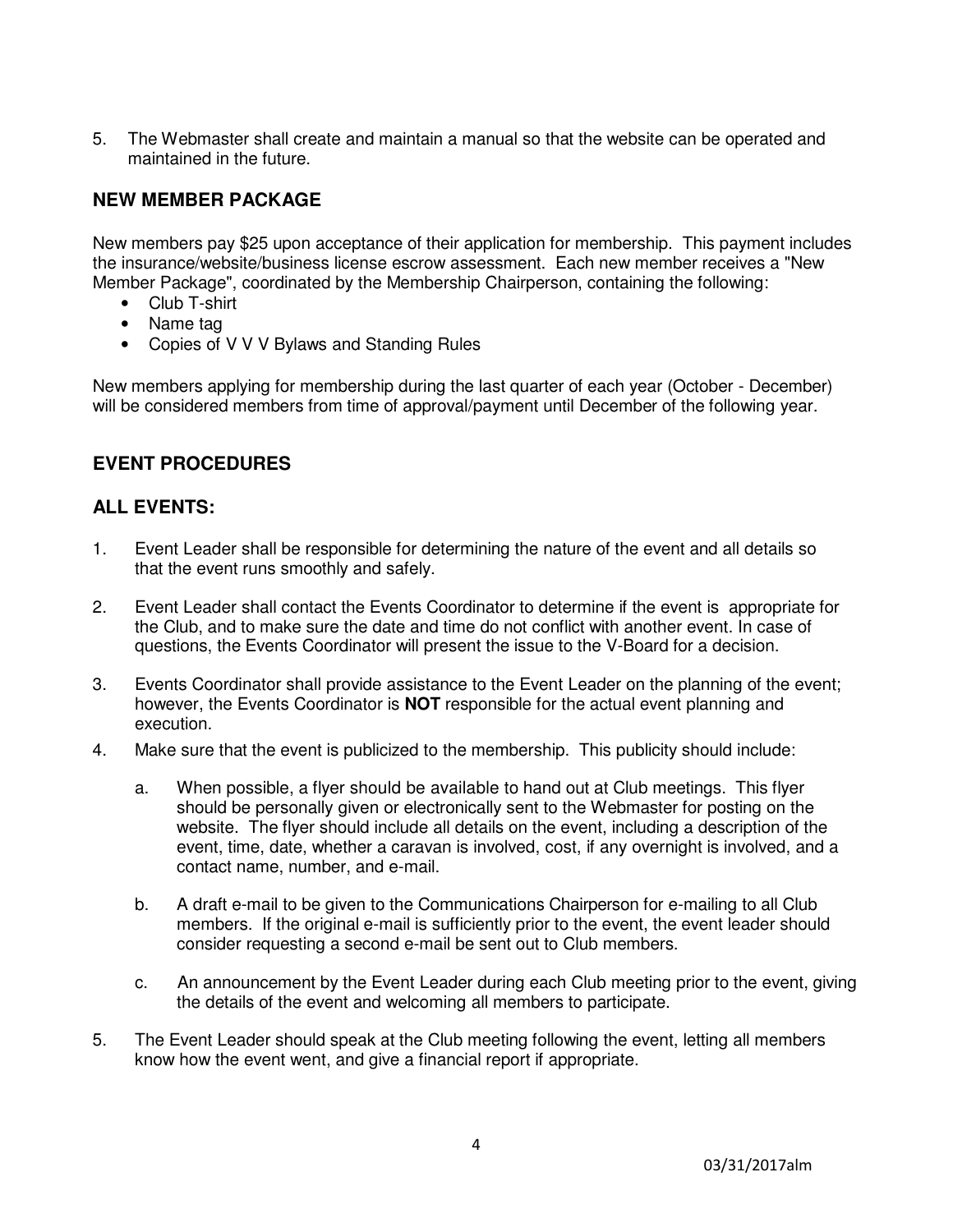6. The Event Leader is responsible to make sure any fees needed to be paid in advance are appropriately paid and receipts obtained. If there is any money that needs to be advanced by the Club for the event, the event leader is responsible for coordinating this with the Events Coordinator, the V-Board, and the Treasurer, making sure to document the transaction.

The V-Board may approve a total expenditure of up to \$100 per event. Higher amounts must be approved by a majority of the members attending a Club meeting.

- 7. Any money earned by the event will be given by the Event Leader to the Events Coordinator and the Treasurer, with appropriate receipts and signed documentation.
- 8. In case of an overnight event, the event leader should take into consideration the following:
	- a. Lodging and food.
	- b. Contact with any local Corvette Clubs for a meeting/joint event.
	- c. Any other special events that may be happening in the area.

#### **CARAVAN EVENTS:**

#### **Event Leader shall:**

- 1. Plan and travel the route prior to the event and check for any new construction, detours, etc., that may affect passage of our vehicles or time delays.
- 2. Identify and schedule adequate "pit stops" -- every 1-2 hours suggested.
- 3. Allow extra drive time due to the "caravan effect."
- 4. Identify a Starting Point consistent with route of travel providing adequate parking, food, fuel and restrooms nearby.
- 5. Prepare "route of travel handouts" (if necessary) for all participants.
- 6. Set "Driver Meeting" and "Departure" times.
- 7. Have a plan for inclement weather or cancellations, if necessary.
- 8. The event leader should arrive at the Starting Point at least 30 minutes early.
- 9. Sign in all participants using the Club liability waiver form.
- 10. Identify participants with two-way radios, set frequencies, and conduct a radio check. Make sure at a minimum that the lead car (the "Engine") and the last car (the "Caboose") have twoway radios.
- 11. Conduct a drivers' meeting to review the route of travel, "pit stops", destination, etc. This meeting should also cover the V V V Caravan Rules of the Road and any additional information necessary for a fun and safe event.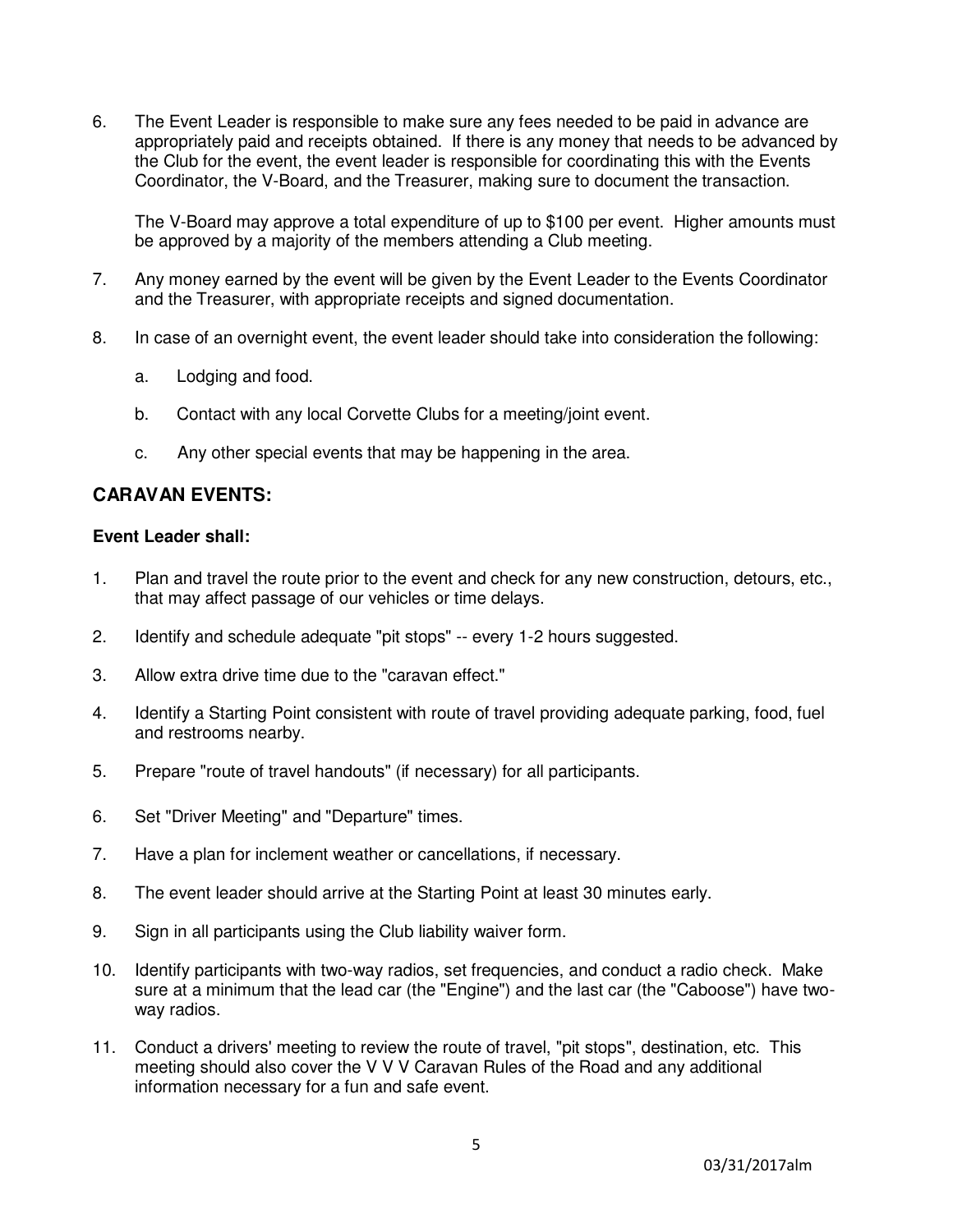- 12. Line up cars for departure.
- 13. Display VVV signs (if applicable).
- 14. Consider driving location and conditions. This is a group experience--the more you can adjust and keep the group together, the more fun for everyone.
- 15. Engine will radio lane change.

#### **NON-DRIVING EVENTS;**

- 1. The event leader should make sure that all participants are aware of the location of the event, and whether or not a caravan will travel to the event location.
- 2. The event leader will insure that all participants have signed the liability waiver, and should give the liability waiver to the Events Coordinator following the event.

#### **CARAVAN RULES OF THE ROAD**

- 1. Each Vegas Valley Vettes Caravan shall be led by a Corvette, when possible, which is the symbol of our Club, followed by participants driving Corvettes. All other vehicles shall follow behind the Corvette Caravan. No member without a Corvette shall ride between the caravans of Corvettes. Members driving a non-Corvette are still members of our Club Caravan and will be treated as such.
- 2. The Caravan lead car shall be referred to as the "Engine" and the last car in the Caravan shall be referred to as the "Caboose." Normally the event leader should be the Engine.
- 3. The lead driver is responsible for driving in the lane most conducive to keeping the caravan together with the least impact on non-caravan traffic.
- 4. The Caboose should assist the Engine with setting the appropriate pace and advise when it may be necessary to stop and regroup.
- 5. The Caboose should stop with and/or assist any member pulling over unless you have been told or otherwise signaled (waved by) that all is OK.
- 6. At a minimum, the Engine and the Caboose should each have two-way radios in order to communicate during the caravan.
- 7. Use common sense, be courteous -- obey all traffic laws.
- 8. Use your headlights on low beam while driving in the caravan.
- 9. Signal all turns/lane changes well in advance.
- 10. Stay in the caravan line.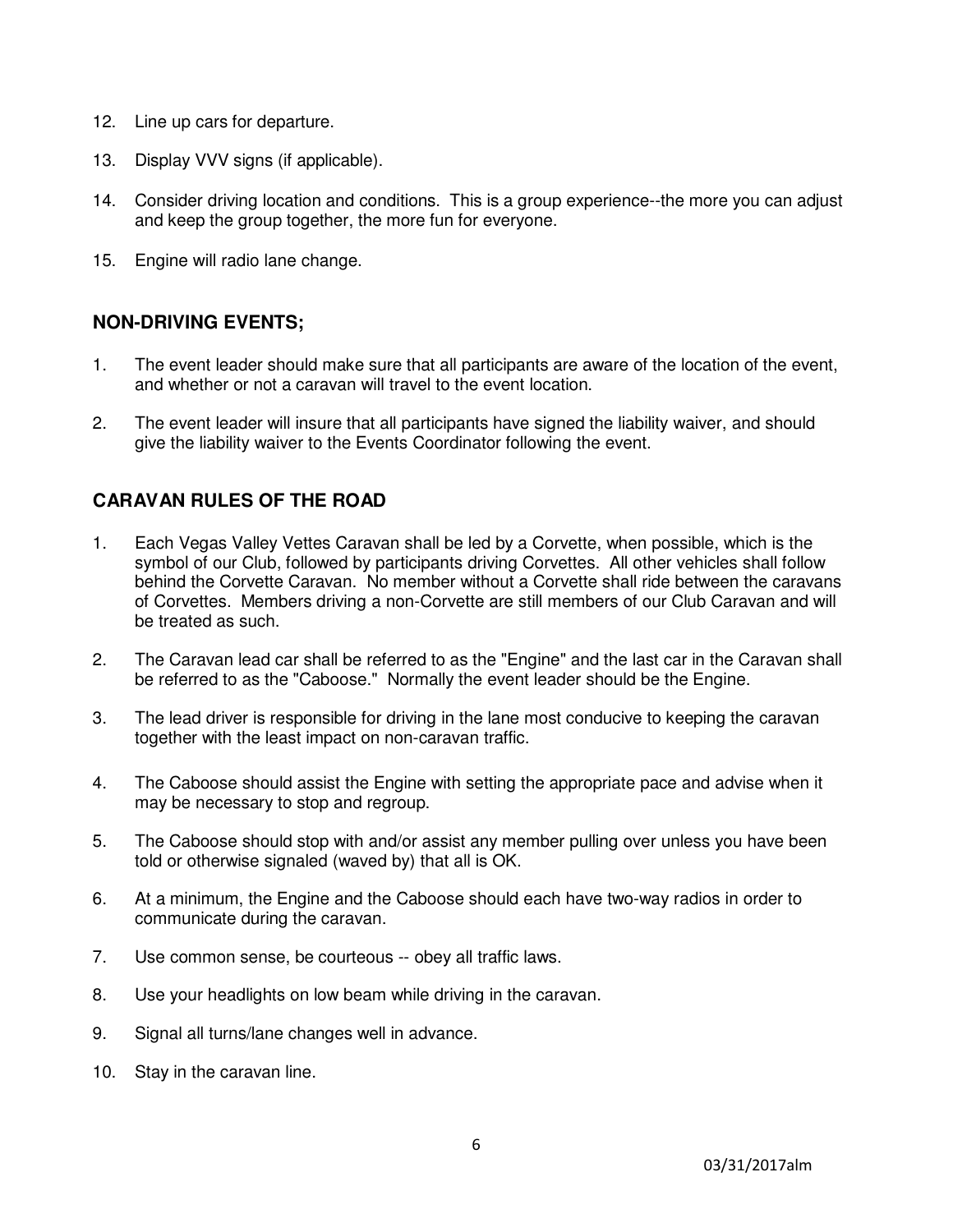- 11. Keep the driver in front of you and the driver behind you in sight. Do not allow large gaps in the caravan. Leaving large gaps will allow other cars to "bust" the caravan, cause confusion for the drivers in front and rear, and fail to protect someone who might have a mechanical or other problem.
- 12. If you become separated by a traffic signal, obey the signal and keep the caravan in sight, if possible. Use your two-way radio to alert the leader if necessary.
- 13. The leader may stop to allow re-grouping if the caravan is broken unless other plans are announced beforehand - for example, at the drivers' meeting prior to the caravan, the leader may say that if the caravan is broken he or she will wait at a particular location, not before.
- 14. Do not pass. Maintain your position in the caravan. Changing position may cause confusion for the other drivers.
- 15. If a stop is necessary, radio the leader or turn on your 4-way flashers to signal your intentions. Pull completely off the road at a location where all can stop, if possible.
- 16. In case of an emergency vehicle on the side of the road, the entire caravan should move into the next lane to the left, if at all possible. The Engine should notify the caravan of this move.
- 17. Drivers and participants should insure that they:
	- a. Are on time at the Starting Point
	- b. Have a full tank of gas
	- c. Take care of creature comforts before departure food, drink restroom, etc.
	- d. Bring radios if you have them
	- e. Review the V V V Caravan Rules of the Road

#### **MEETINGS**

- 1. The regular monthly meeting of the Club will be held the third Tuesday of each month beginning at 6:30 pm. There is a Social/Dining time beginning at 5:00 pm. No food ordering once the meeting has started. The meeting place can be found on the website: www.vegasvalleyvettes.net
- 2. The regular monthly meeting of the V-Board will be held at Ed Bozarth Chevrolet, 5501 Drexel Road, Las Vegas, NV 89130 (702-948-8484). The V-Board meeting is held the second Wednesday of each month beginning at 5:00 pm. All members are welcome to attend the V-Board meeting and bring up any items of concern.
- 3. Special meetings of the Club or the V-Board may be held as necessary, at the discretion of the President, the V-Board, or a majority of Club members present at a regular monthly Club meeting.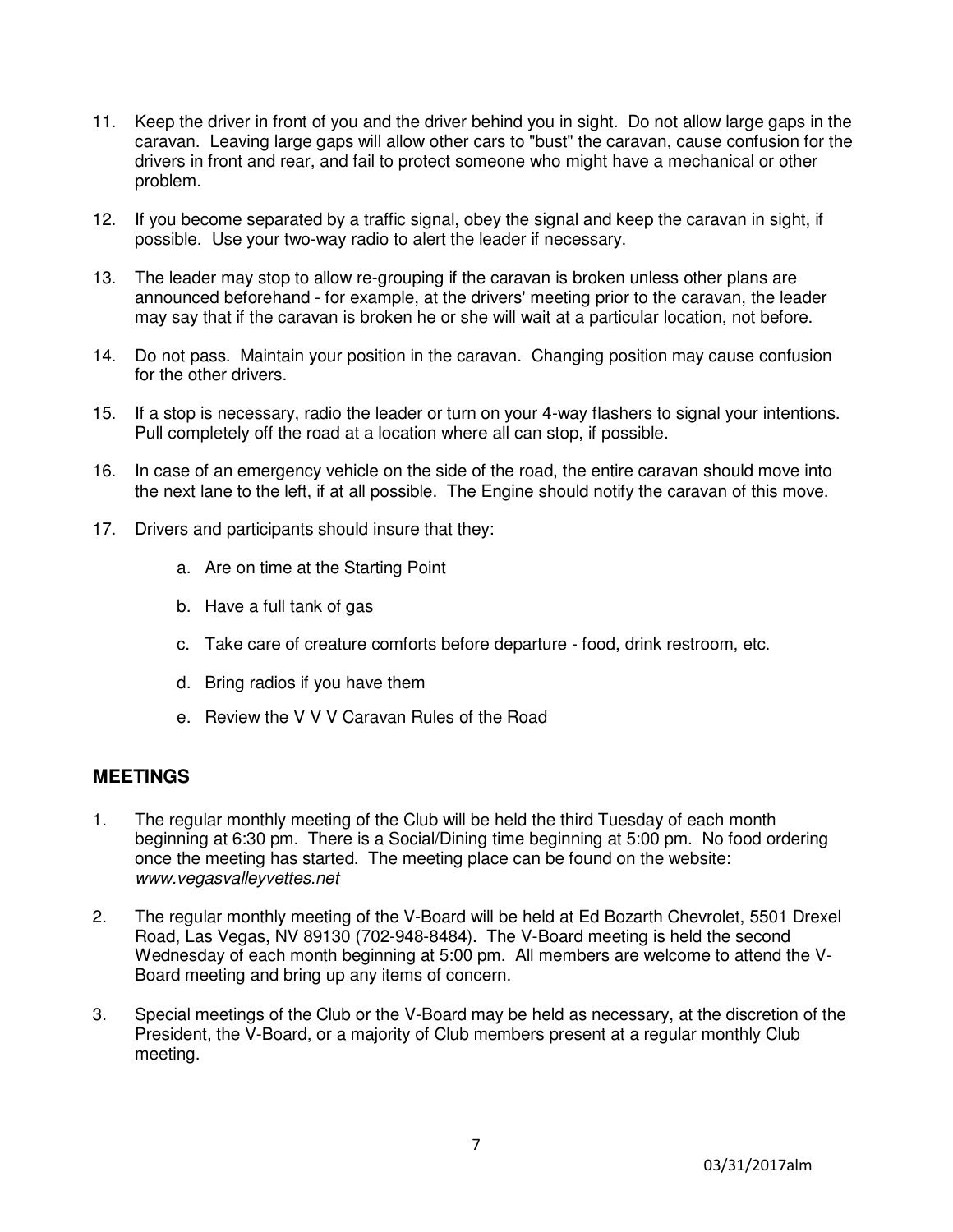#### **COMMUNICATIONS/E-MAIL**

- 1. The Communication Chairperson is responsible for all communications by the Club. The communications generally sent to all Club members after approved by President include:
	- a. Event notifications
	- b. Club meeting notices/V-Board meeting notices to V-Board members
	- c. Monthly meeting Minutes and Treasurer Report
	- d. Notification of illness or death of Club member, when appropriate
	- e. Other necessary communications to Club members

#### **2. At no time shall any member have the right to use the V V V email or email list for non-Club purposes.**

- 3. The e-mail list should be maintained to insure that all current members can be contacted.
- 4. The Membership Committee Chairperson may delegate responsibility for communications or the e-mail list to the Communications Chairperson, who shall be appointed by the V-Board, and will work under the direction of the Membership Committee Chairperson.

#### 5. **The e-mail list is to be kept strictly private, with access only to those Club members who require the list in order to complete Club responsibilities.**

- 6. The Member Roster is confidential and will be updated and maintained by Membership Chairperson. Membership Chairperson will distribute to the President and Rainbow Chairperson the information to be used for Club purposes.
- 7. E-mails distributed by the Club are a reflection of the Club. Therefore, all e-mails should be edited for correct grammar and punctuation, and should be reviewed and approved by the President before being sent out. This approval may be verbal.

## **INSURANCE/OTHER EXPENSES**

- 1. V V V has liability insurance from The Association of Classic Enthusiasts, insured by Zurich, and sponsored by Eckler's.
- 2. The Club requires payment of \$5 per member to cover insurance costs, website maintenance, and other expenses necessary to the efficient running of the Club, payable upon renewal of Club membership. This is normally done during the last quarter of each calendar year.